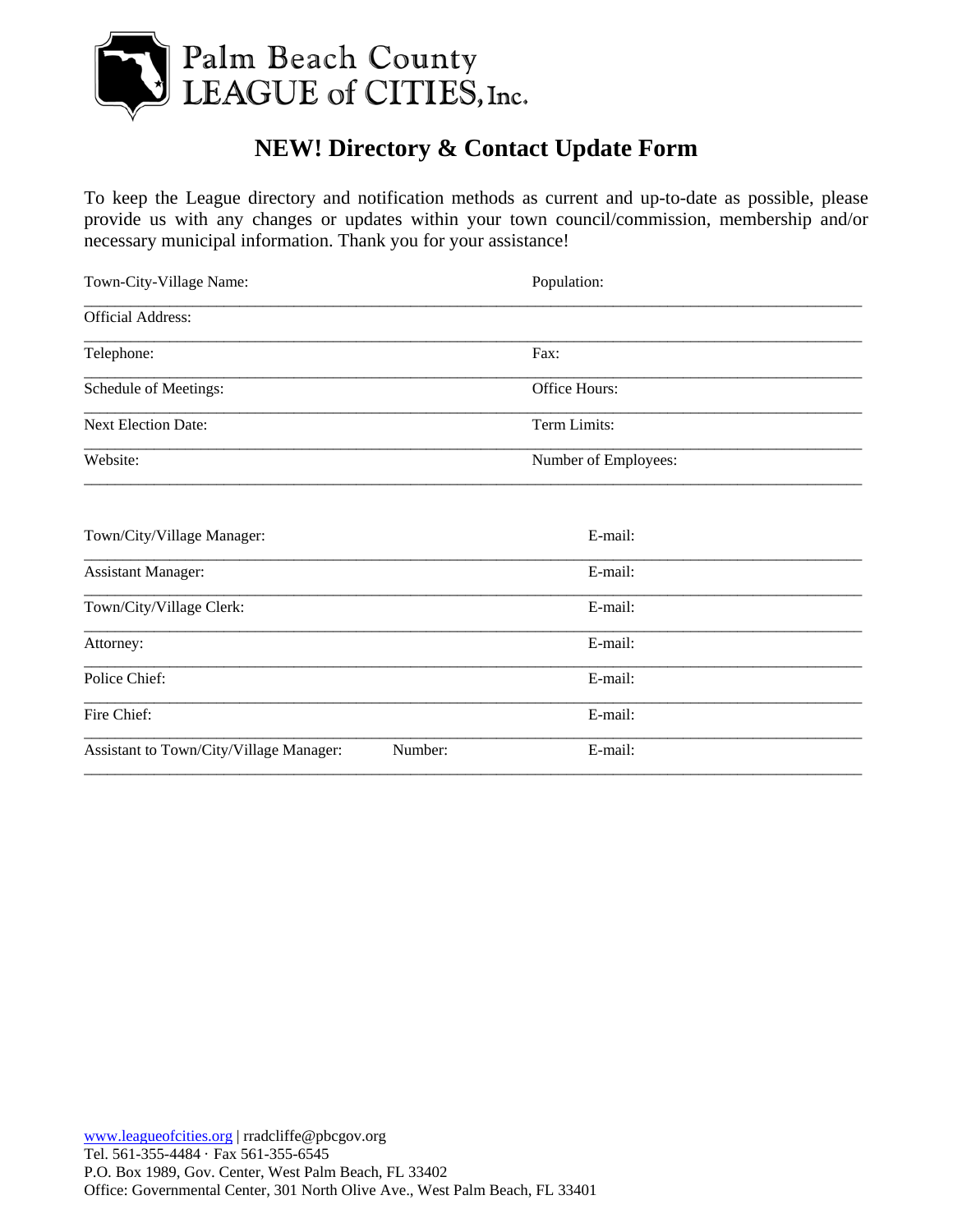

## Palm Beach County<br>LEAGUE of CITIES, Inc.

| Mayor:                        |         | Seat/District/Group/Letter:               |
|-------------------------------|---------|-------------------------------------------|
| If Term Limited, Current Term |         | Term Expires:                             |
| Email:                        |         | City Hall Telephone                       |
| City Cell:                    |         | Personal Cell (League internal use only): |
| Assistant to Mayor:           | Number: | E-mail:                                   |
| Title:                        | Name:   | Seat/District/Group/Letter:               |
| If Term Limited, Current Term |         | Term Expires:                             |
| E-mail:                       |         | City Hall Number:                         |
| City Cell:                    |         | Personal Cell (League internal use only): |
| <b>Assistant to Title:</b>    | Number: | E-mail:                                   |
| Title:                        | Name:   | Seat/District/Group/Letter:               |
| If Term Limited, Current Term |         | Term Expires:                             |
| E-mail:                       |         | City Hall Number:                         |
| City Cell:                    |         | Personal Cell (League internal use only): |
| <b>Assistant to Title:</b>    | Number: | E-mail:                                   |
| Title:                        | Name:   | Seat/District/Group/Letter:               |
| If Term Limited, Current Term |         | Term Expires:                             |
| E-mail:                       |         | City Hall Number:                         |
| City Cell:                    |         | Personal Cell (League internal use only): |
| Assistant to Title:           | Number: | E-mail:                                   |